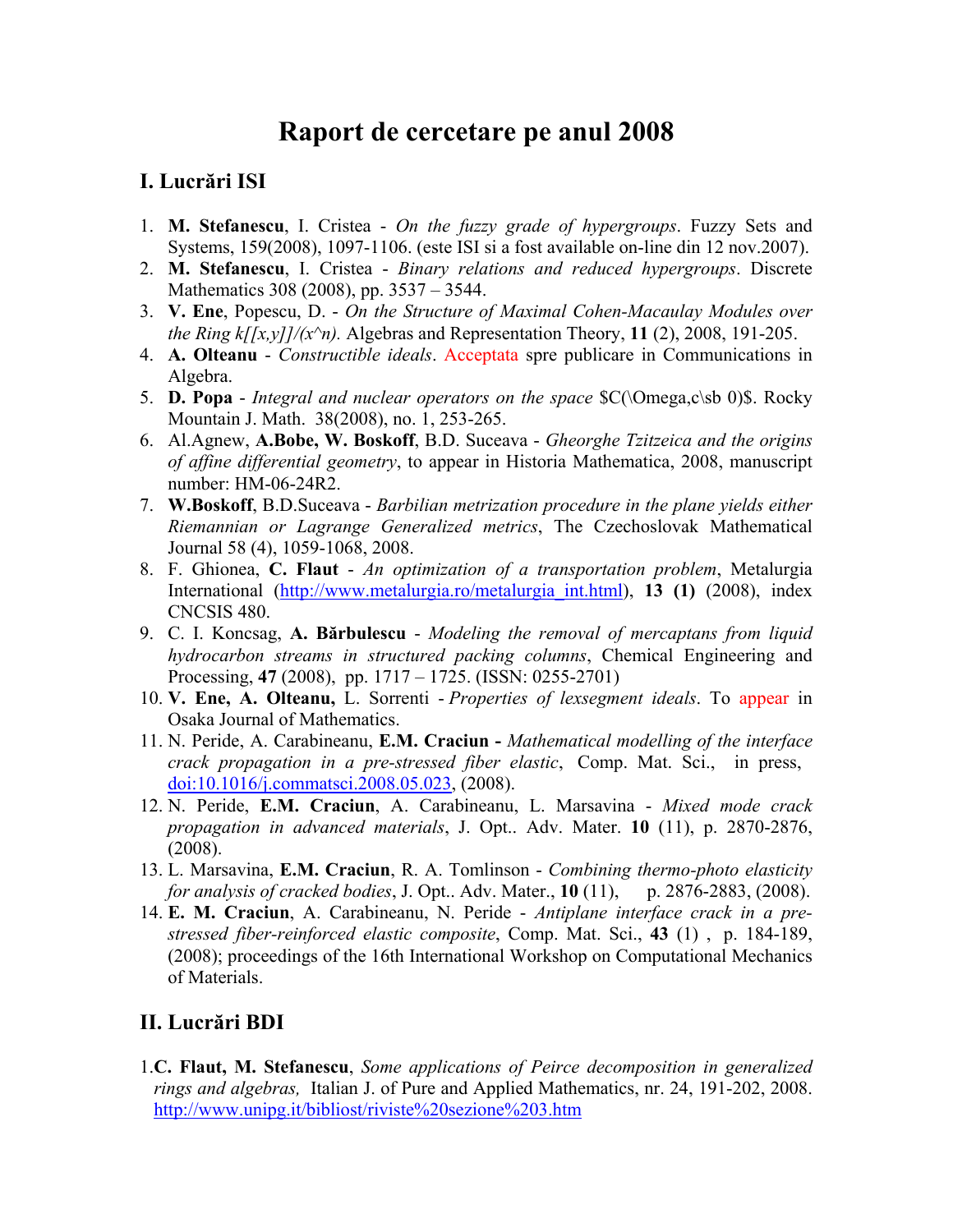- 2.**C. Flaut**, *Rational points on elliptic curves over finite fields,* Seminar Series in Mathematics: Algebra, 2008, 45-54.
- 3.**W.Boskoff**, B.D.Suceava *A projective characterization of cyclicity*, Beitrage zur Algebra und Geometrie 49 (1), pp. 195-203.

### **III. Articole în reviste CNCSIS**

- 1. **W. Boskoff**, B. Suceava, A. Vajiac *An exploration of Hilbert's Neutral geometry*. Gazeta Matematica Seria A, Nr. 1/2008, pg.1-23.
- 2. **W.G.Boskoff**, *Behind an elementary problem of geometry*, Gazeta Matematica A, 26, No.2/2008, 126-127.
- 3. A. Carabineanu, **E.M. Craciun**, N. Peride *Filtration Flow through Cracked Porous Media*, An. St. Univ. "Ovidius" Constanta, seria Inginerie Mecanica, Industrala si Maritima, Vol X(1), p. 451-453, (2008).

# **IV. Conferinţe**

#### **Lucrări publicate în volumele unor conferinţe indexate ISI**

- 1. M. Parvan, F. Ghionea, **C. Flaut** *A mathematical model of the relevant request determination in the transport problem*, Mathematics and Computer in Business and Economics, Proceedings of the  $9<sup>th</sup>$  WSEAS International on Mathematics and Computer in Business and Economics(MCBE' 08), Bucuresti, 24-26 iunie 2008, pag. 105-111.
- 2. **C. Flaut,** F. Ghionea, M. Parvan *Optimization of urban transportation network*, Mathematics and Computer in Business and Economics, Proceedings of the  $9<sup>th</sup>$ WSEAS International on Mathematics and Computer in Business and Economics(MCBE' 08), Bucuresti, 24-26 iunie 2008, pag. 111-116.
- 3. **A. Bărbulescu, E. Pelican** *On the Sulina Precipitation Data Analysis using the ARMA and a neureal network technique*, Recent Advances in Mathematical and Computational Methods in Science and Engineering, Proceedings of the 10th WSEAS International Conference on Mathematical and Computational Methods in Science and Engineering, MACMESE'08, Part II, WSEAS Press, 2008, pp.508-511 (ISSN: 1790 - 2769).
- 4. **A. Bărbulescu,** D.C.Toncu, L. Orac, *Analysis and models of some composites corrosion evolution*, Recent Advances in Materials Science, Proceedings of the 1st WSEAS International Conference on Materials Science, MATERIALS'08, WSEAS Press, 2008, pp.63 – 69 (ISSN: 1790 - 2769).
- 5. C. Maftei, **A. Bărbulescu** *Statistical analysis of climate evolution in Dobrudja region,* presented at World Congress on Engineering 2008, 2-4 July, published in Lecture Notes in Engineering and Computer Sciences, vol.II, p. 1082 – 1087.

#### **Alte proceedings-uri**

**1. E.M. Craciun***,* N. Peride, A. Carabineanu *- Mathematical modeling of the critical loads producing superficial and internal instability in glass-epoxy elastic composites,*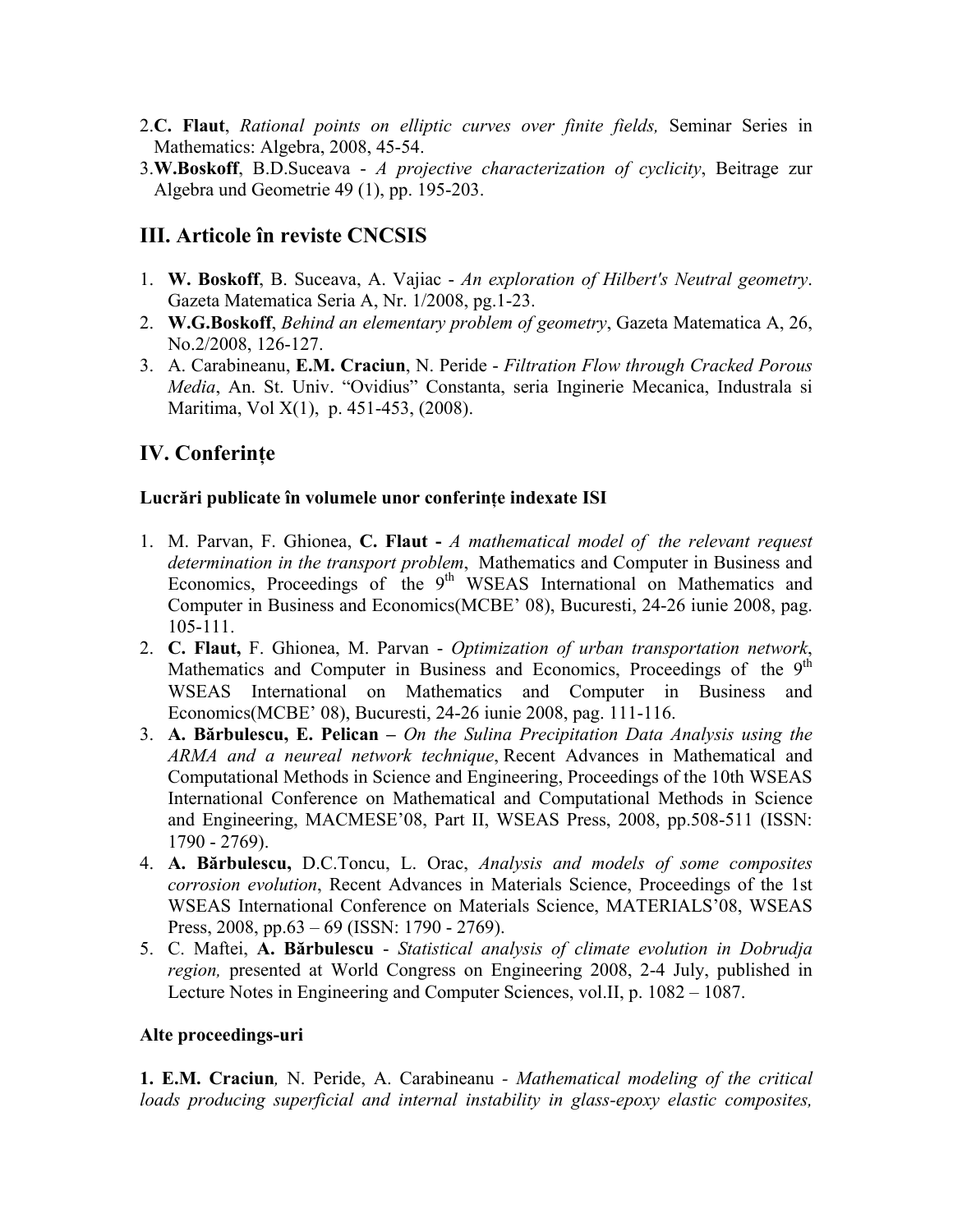EUROMECH Colloquium 498 "Nonlinear Dynamics of Composite and Smart Structures" (NDCS), 2008.

**2. D. Ibadula**, *The Group of Rational Points on Elliptic Curves*, Seminar Series in Mathematics, Ovidius University, Algebra: 5, Proceedings of the 16th National School of Algebra on Elliptic Curves, Constanta, September 5-12, 2007, 75-92.

3. **D. Ibadula**, *Computing the Rank of Nonsingular Elliptic Curve*, Seminar Series in Mathematics, Ovidius University, Algebra: 5, Proceedings of the 16th National School of Algebra on Elliptic Curves, Constanta, September 5-12, 2007, 57-74.

#### **Participări la conferinţe naţionale**

- 1. **E.M. Craciun**, N. Peride, A. Carabineanu *Propagation in pre-stressed elastic materials,* 29-31 August, Brasov, 2008.
- 2. A. Carabineanu, **E.M. Craciun**, N. Peride *Filtration Flow through Cracked Porous Media,* The 6-th International Scientific Conference on Naval and Mechanical Engineering, Constanta, 22-24 Mai 2008.
- 3. **E.M. Craciun,** Tomasz Sadowski *Mathematical modelling of the crack propagation in wood materials,* SML 85- Conference, 21-23 Noiembrie, Timisoara, 2008.
- 4. **D. Ibadula**, *On the Rationality of the Igusa zeta function of some classes of polynomials*, A XVII-a editie a Scolii Nationale de Algebra, Curbe eliptice, Constanta, octombrie 2008.
- 5. **D. Ibadula**, *The Arboreal Structure of the Metric Space* GL\_2(Q\_p)/Q\_p\* GL 2(Z p), comunicare la Exploratory Workshop on Combinatorial Commutative Algebra and Computer Algebra , Mangalia, mai 2008.
- 6. **W.G. Boskoff, M.G. Ciucă**, *Asupra unei geometrii numerice.* Conferinta de Didactica Matematica la UBB Cluj, aprilie 2008.

#### **Internaţionale**

- **1. M. Stefănescu** *Near-rings appeared in connection with geometry* - **plenary talk,** Tensor Conference Constanta, Sept 2008.
- **2. M. Stefănescu** *A survey on connections between hypergroups and geometry***plenary talk,** 16<sup>th</sup> Conference of ROMAI, CAIM 2008, 9-12 Oct 2008, Oradea.
- **3. M. Stefănescu** *Hyperstructures and geometry*. International Conference of Differential Geometry and Dynamical Systems, 29 August-2 Sept. 2008, Mangalia.
- **4. A. Bărbulescu**, C. Maftei, *Modeling the seasonal evolution of precipitations in Dobrudja*, EGU, Viena, 14-18.04.2008, [http://meetings.copernicus.org/egu2008/.](http://meetings.copernicus.org/egu2008/)
- **5. A. Bărbulescu**, D. C. Toncu, *Study of some composites corrosion*, RSE SEE, Rovinj, Croatia, 4-8.05.2008, [http://www.rse-see.net/.](http://www.rse-see.net/)
- **6. A. Bărbulescu**, D C. Toncu, Copper based alloys corrosion behaviour in circulated medium, RSE – SEE, Rovinj, Croatia, 4-8.05.2008, [http://www.rse-see.net/.](http://www.rse-see.net/)
- **7. A. Bărbulescu, E. Pelican,** *Modeling the evolution of precipitation in a region of Romania* , 7th World Congres in Probability and Statistics – Singapore, 2008.
- *8.* **D. Savin, C. Flaut**, *Some properties of the symbol algebras*. The 10th International Conference of TENSOR Society on Differential Geometry & Its Applications and Mathematical Foundations of Information Sciences & Its Applications September 3 - 7, 2008, Constanta, Romania.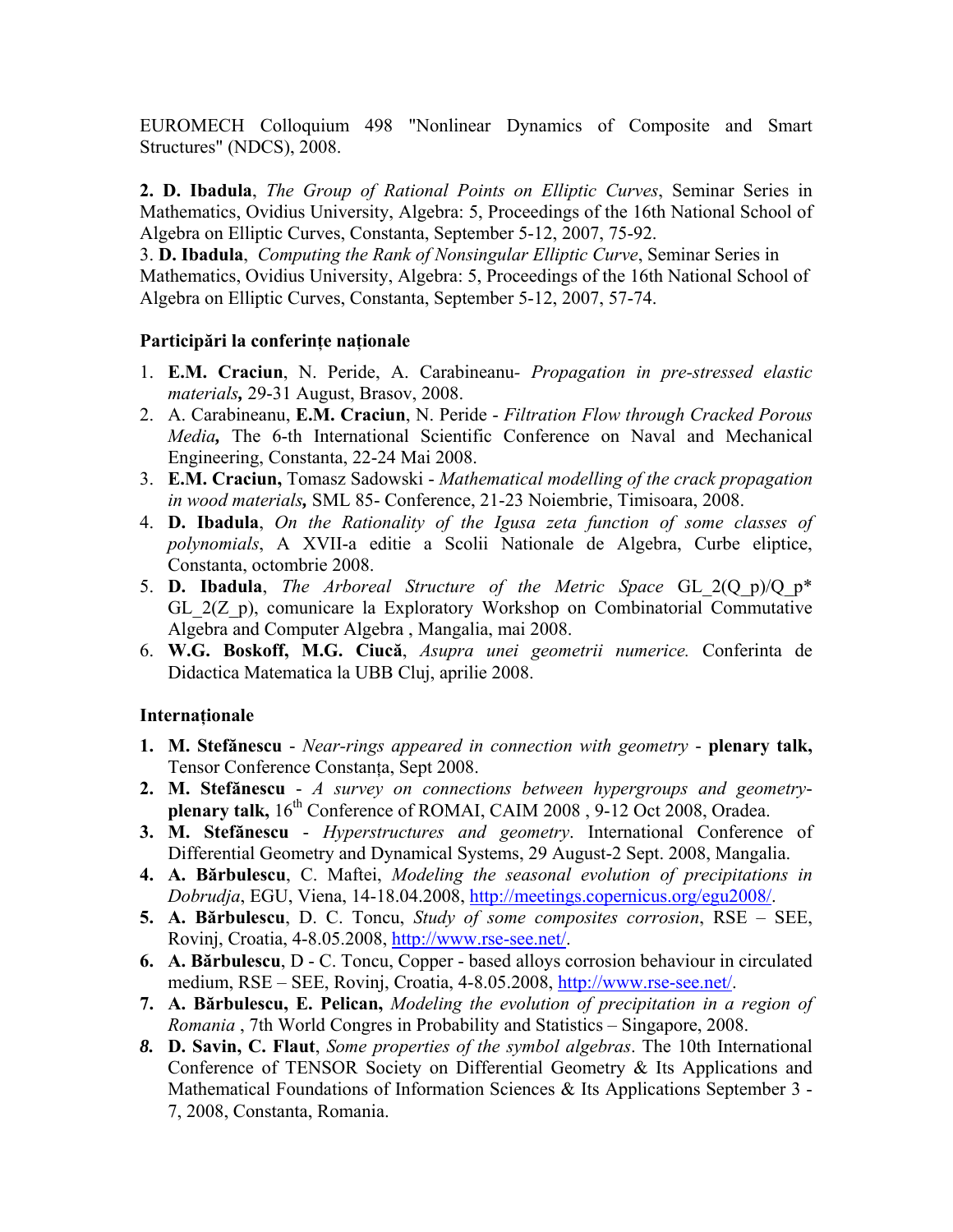- *9.* **W.G. Boskoff, M.G. Ciucă**, Generalized Lagrange metrics induced by Lorentz and Minkowski geometries. The 10th International Conference of TENSOR Society on Differential Geometry & Its Applications and Mathematical Foundations of Information Sciences & Its Applications September 3 - 7, 2008, Constanta, Romania.
- *10.* **W.G. Boskoff, B. Suceavă,** *Revisiting the Foundations of Barbilian's Metrization Procedure: Domains with Two Associated Metrics*. The 10th International Conference of TENSOR Society on Differential Geometry & Its Applications and Mathematical Foundations of Information Sciences & Its Applications September 3 - 7, 2008, Constanta, Romania.
- *11.* **W.G. Boskoff, L. Homentcovschi,** *Atiyah's conjecture revisited.* The 10th International Conference of TENSOR Society on Differential Geometry & Its Applications and Mathematical Foundations of Information Sciences & Its Applications September 3 - 7, 2008, Constanta, Romania.
- *12.* **W.G. Boskoff, A. Bobe***, Before Tzitzeica Surfaces*. The 10th International Conference of TENSOR Society on Differential Geometry & Its Applications and Mathematical Foundations of Information Sciences & Its Applications September 3 - 7, 2008, Constanta, Romania.
- **13. C. Flaut, M. Stefanescu,** *Some equations over generalized quaternion and octonion division algebras.* The International Conference DGDS-2008 & MENP-5, August 29 - September 02, 2008, Callatis High School, Mangalia, Romania.
- **14. V. Ene**, *Lexsegment ideals*. A V-a conferinta internationala Commutative Algebra and Applications, 23-29 iunie 2008, Fez, Maroc,

[http://faculty.kfupm.edu.sa/math/kabbaj/FezConf/fezconf.htm.](http://faculty.kfupm.edu.sa/math/kabbaj/FezConf/fezconf.htm)

- **15. V. Ene**, *Properties of lexsegment ideals and ideals with linear quotients*, Geometric, Homological and Combinatorial Aspects in Commutative Algebra, 20 august- 2 septembrie 2008, Lahore, Pakistan, www.sms.edu.pk/introduction GHCA.php.
- **16. E.M. Craciun** *Mathematical modeling of the critical loads producing superficial and internal instability in glass-epoxy elastic composites*, EUROMECH Colloquium 498 "Nonlinear Dynamics of Composite and Smart Structures" (NDCS), Kazimiersz Dolny, Poland, Mai,21-24, 2008.
- **17.** L*.* Marsavina , **E.M. Craciun**, R.A. Tomlinson *Combining Thermo-Photo Elasticity for Analisys of Cracked Bodies,* 9th International Balkan Workshop on Applied Phisics July 7-9, Constanta, 2008.
- **18.** N. Peride, **E.M. Craciun**, A. Carabineanu, L. Marsavina *Mixed mode crack propagation in advanced materials***,** 9th International Balkan Workshop on Applied Phisics July 7-9, Constanta, 2008.
- **19.** A. Carabineanu, N. Peride, E. Rapeanu, **E-M Craciun** *Mathematical modelling of the interface crack - II. A new improved numerical method*, 18-th IWCMM, 6-11 Octombrie, Beijing, China, 2008.
- **20.** T.Sadowski, L. Marsavina, N. Peride, **E-M Craciun** - *Cracks propagation and interaction in PMMA. Analytical, numerical and experimental methods*, 18-th IWCMM, 6-11 Octombrie, Beijing, China, 2008.

# **V. Cărţi**

**1. C. Flaut , M. Stefănescu** - *Extinderi de câmpuri-Probleme*, Editura "Ovidius" University Press, 2008, 120 pag.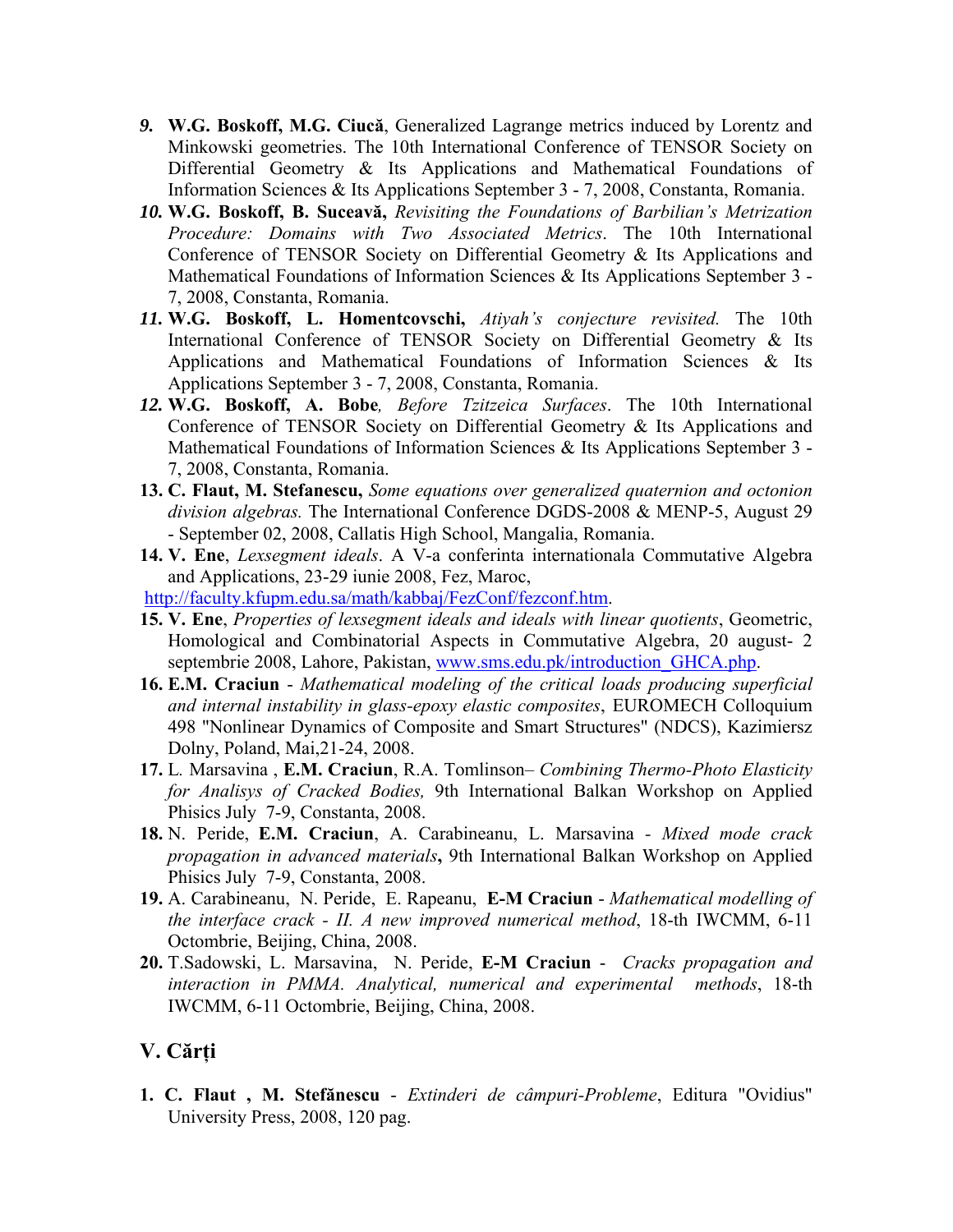- 2. **M. Stefănescu**, Diana Savin *Lecţii de aritmetică şi teoria numerelor*, Editura MatrixRom, 2008.
- 3. **M. Stefănescu** *15 lecţii de istoria matematicii*, Editura MatrixRom, 2008.
- 4. Rene De Borst, Tomasz Sadowski (editors), "*Lectures Notes on Composites Materials, Curent Topics and Achievments – Solids Mechanics and its Applications*", Springer, 6 Chapters 236 pp.(2008), **E.M. Craciun** – Chapters 5-6, p. 173 – 236.

### **VI. Granturi de cercetare aflate în derulare**

- 1. Tip: P-CD; titlu: Metode combinatoriale, algebrice, topologice în algebră şi geometrie; Coordonator: Institutul de Matematică al Academiei Române; Responsabil din partea Facultăţii de Matematică şi Informatică: Conf. dr. **Viviana Ene**; link: [http://www.imar.ro/~nboncio/MATAG-roum.html.](http://www.imar.ro/%7Enboncio/MATAG-roum.html) Incheiat la 1 oct 2008.
- 2. Proiect IDEI: cod 262, director: **Barbulescu Alina**, titlu proiect: MODELAREA MATEMATICA A PRECIPITATIILOR DIN DOBROGEA.
- 3. Proiect tip A: cod 902, director: **Barbulescu Alina**, titlu proiect: STUDII PRIVIND MATERIALELE METALICE FOLOSITE IN CONSTRUCTIILE DE NAVE - MODELAREA PIERDERILOR DE MASA IN DIFERITE MEDII.
- 4. Proiect tip TD; director: **Olteanu Anda-Georgiana**, titlu proiect: ASPECTE COMBINATORIALE IN STUDIUL GRUPURILOR COXETER. Incheiat la 1 oct 2008.
- 5. Grant Academia Româna nr.106/17.08.2007- 2008 Comportarea navei în mişcare pe valuri progresive regulate – membru **A. Bărbulescu**.
- 6. Grantul Marie Curie –Transfer of Knowledge Fellowship (TOK), director: Prof. Univ. Dr. Tomasz Sadowski**,** Univ. Lublin Polonia**;** advanced Researcher: **E.M. Crăciun**.
- 7. **D. Ibadula:** United Nations Educational, Scientific and Cultural Organization and International Atomic Energy Agency Grant, The Abdus Salam International Centre for Theoretical Physisc, Trieste, Italia, August-Septembrie 2008.
- 8. **D. Ibadula:** Marie Curie Training Courses Programme MSCF-CT-2006-045987 GROUPS and University of the Aegean (Department of Mathematics), Anogia Academic Village, Grecia, Mai-Iunie 2008.

# **VII. Manifestări Stiinţifice organizate**

- 1. Exploratory workshop on Combinatorial Commutative Algebra and Computer Algebra, finantat de CNCSIS, 29-31 mai 2008, Mangalia, conferinta internationala (in colaborare cu IMAR, FMI Bucuresti si SSMR), cu participare din: SUA, Germania, Italia, Spania, Grecia, Japonia si, evident, Romania. Proceedings-ul conferintei va aparea la Contemporary Mathematics, AMS, Providence, Rhode Island, 2009. http://www.univ-ovidius.ro/math/workshop/2008/
- 2. The 17th National School on Algebra, Combinatorial Commutative Algebra Constanța, 5 – 12 octombrie 2008 (în colaborare cu IMAR, Facultatea de Matematică şi Informatică din Bucureşti şi SSMR). [http://www.univ-ovidius.ro/math/sna/.](http://www.univ-ovidius.ro/math/sna/)
- 3. The 10th International Conference of TENSOR Society on Differential Geometry & Its Applications and Mathematical Foundations of Information Sciences & Its